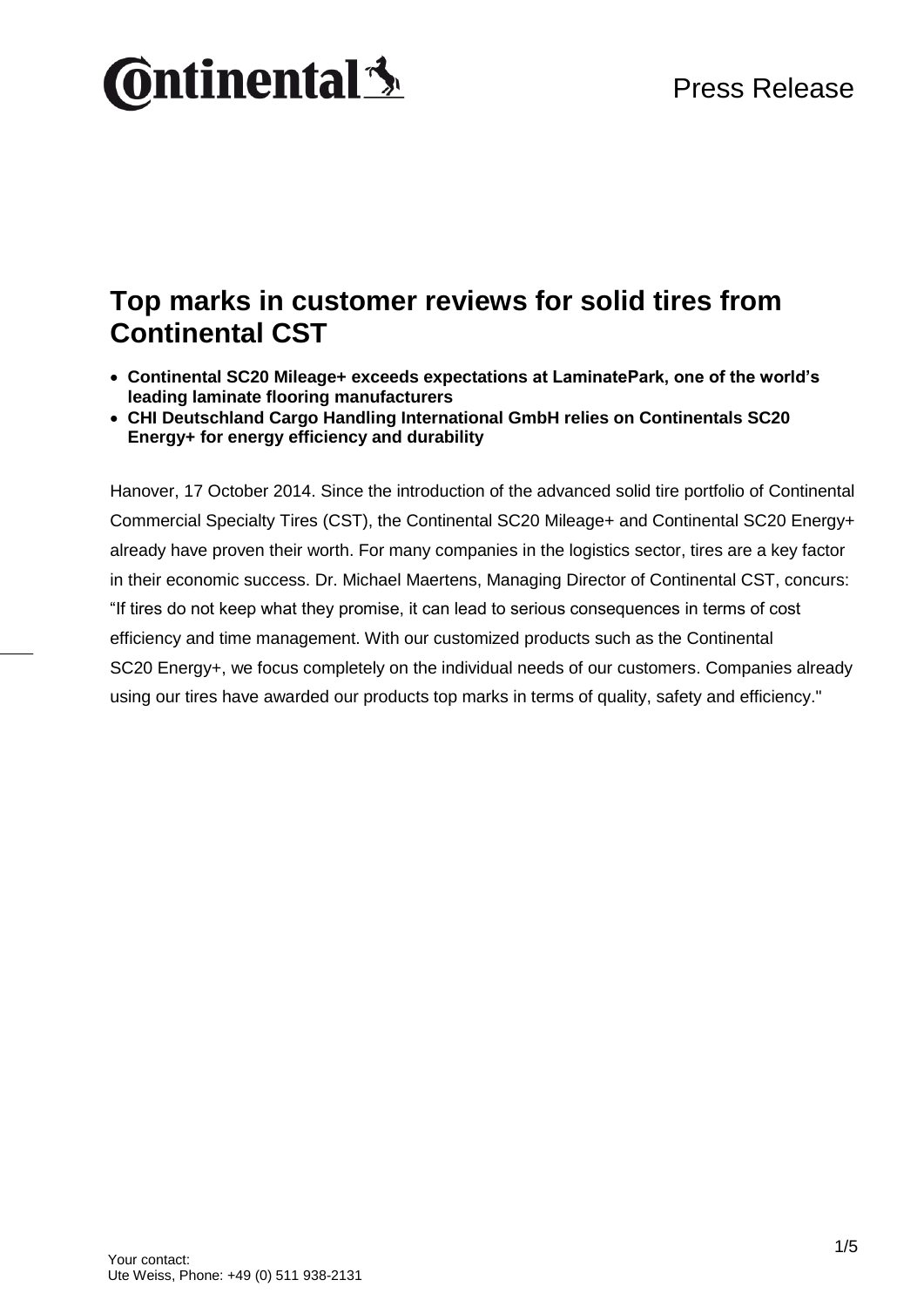# **Ontinental 3**

#### **Continental SC20 Mileage+ is the first choice of LaminatePark GmbH & Co. KG**

As one of the world's leading manufacturers of laminate flooring, LaminatePark near Saarbrucken / (Germany) currently has a production capacity of around 25 million square meters. About 50 truckloads of wood have to be coordinated and processed every day. The forklifts in use and in particular their tires are exposed to stringent requirements: To transport the five and a half meter wide 10-ton loads, the tires have to endure more than an eight percent incline on the way to the loading bay. The Continental SC20 Mileage+ is specifically designed for such challenging applications. The tire is characterized by its exceptionally high mileage, an improved abrasion performance and high cutting resistance. The rubber compound with short sulfur bridges reduces wear and extends the tires' service-life. Compared to the original equipment tires, the SC20 Mileage+ paid off within a short timeframe. Dirk Wuschech, Warehouse Manager at LaminatePark, confirms: "We measure the fuel consumption of the vehicles used in our factory monthly and found out that we are saving 0.7 liters of fuel per operating hour with the Continental SC20 Mileage+. For us this is a huge saving." In addition, according to Dirk Wuschech, several rims broke at high loads with the harder type of original equipment tires. This was not the case with forklift trucks equipped with Continental tires. From an economic point of view, a smooth tire use offers great advantages, since fewer repairing downtimes reduce the operating costs significantly.

The following link leads to the video case study of LaminatePark:<http://bit.ly/1kVLNSC>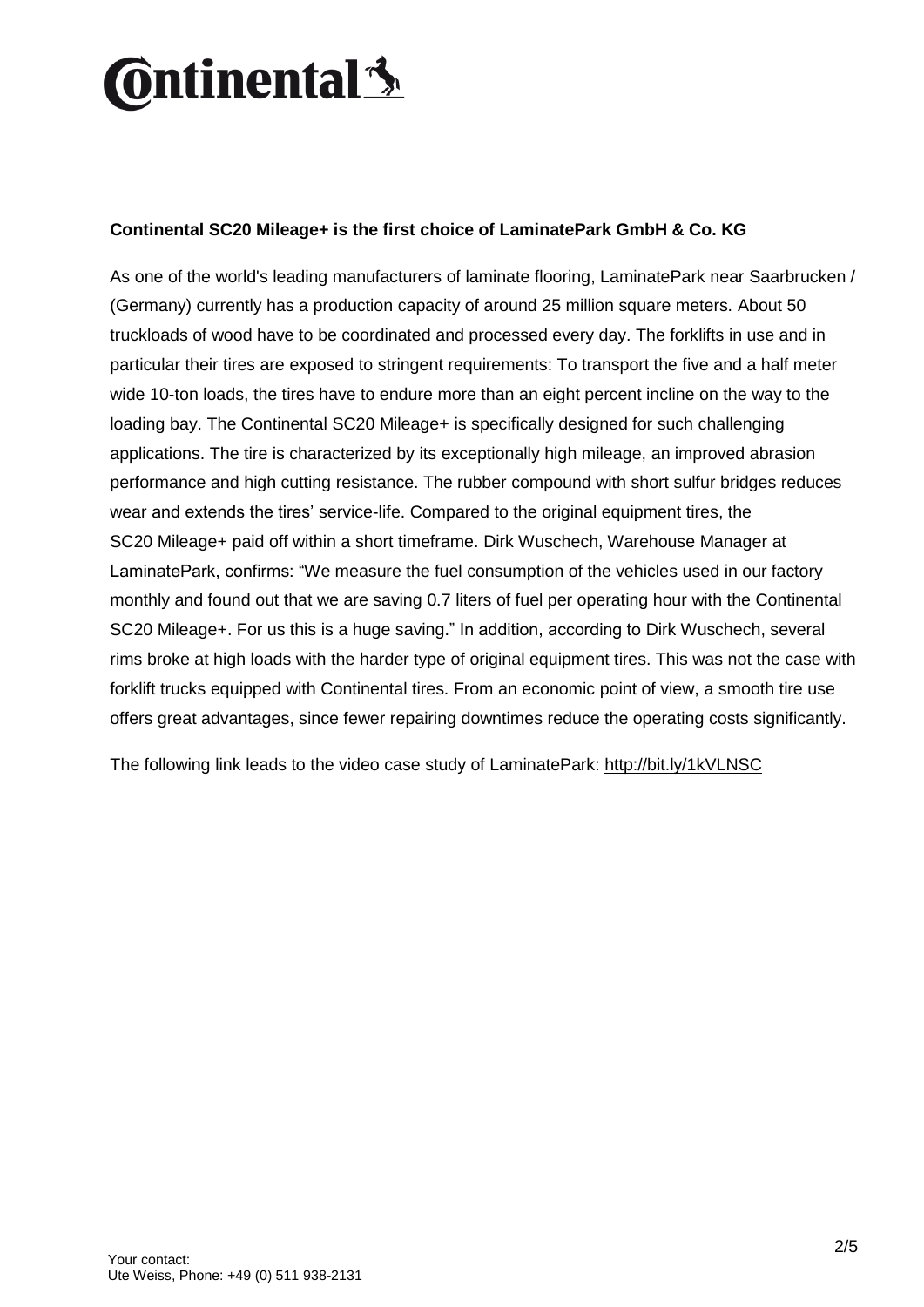# **Ontinental3**

### **The Continental SC20 Energy+ as an ideal solution for the CHI Deutschland Cargo Handling International GmbH**

The CHI Deutschland Cargo Handling International GmbH (CHI) is one of the leading freight and logistics companies at the airport Frankfurt am Main (Germany). The reduction of energy costs is a central aspect for the company. A low rolling resistance of forklift truck tires has significant influence on the energy efficiency since it essentially extends the battery life of electric vehicles. This leads to reduced downtimes and lower operating costs. An entire fleet of forklift trucks moves a volume of more than 25,000 tons of cargo at CHI in a storage area of more than 40,000 square meters per month. With an average annual runtime of 4,000 operating hours, the tires are exposed to enormous stress. For Martin Obert, Facility Manager at CHI, resource-efficient tires are thus very important. For him, the Continental SC20 Energy+ is the ideal solution: "We rely on energyefficient solutions from Continental. With the SC20 Energy+, we have found a tire that efficaciously supports our sustainability strategy with its efficiency and durability." The SC20 Energy+ is designed for low rolling resistance. Thanks to the optimized rolling properties, the heat development inside the tire is minimized, and thus ensures the best durability, even in heavy use.

The following link leads to the video case study of CHI:<http://bit.ly/XVNlS8>

#### **Picture texts:**

#### **Picture 1: Interview with Dirk Wuschech, Warehouse Manager at LaminatePark**

Due to the exceptionally high mileage involved, improved abrasion performance and high cutting resistance, the Continental SC20 Mileage+ is the first choice for one of the worldwide leading manufacturers of laminate flooring, LaminatePark, which is situated near Saarbrucken (Germany). According to Dirk Wuschech, Warehouse Manager, the Continental SC20 Mileage+ tire has proven a higher saving potential and durability.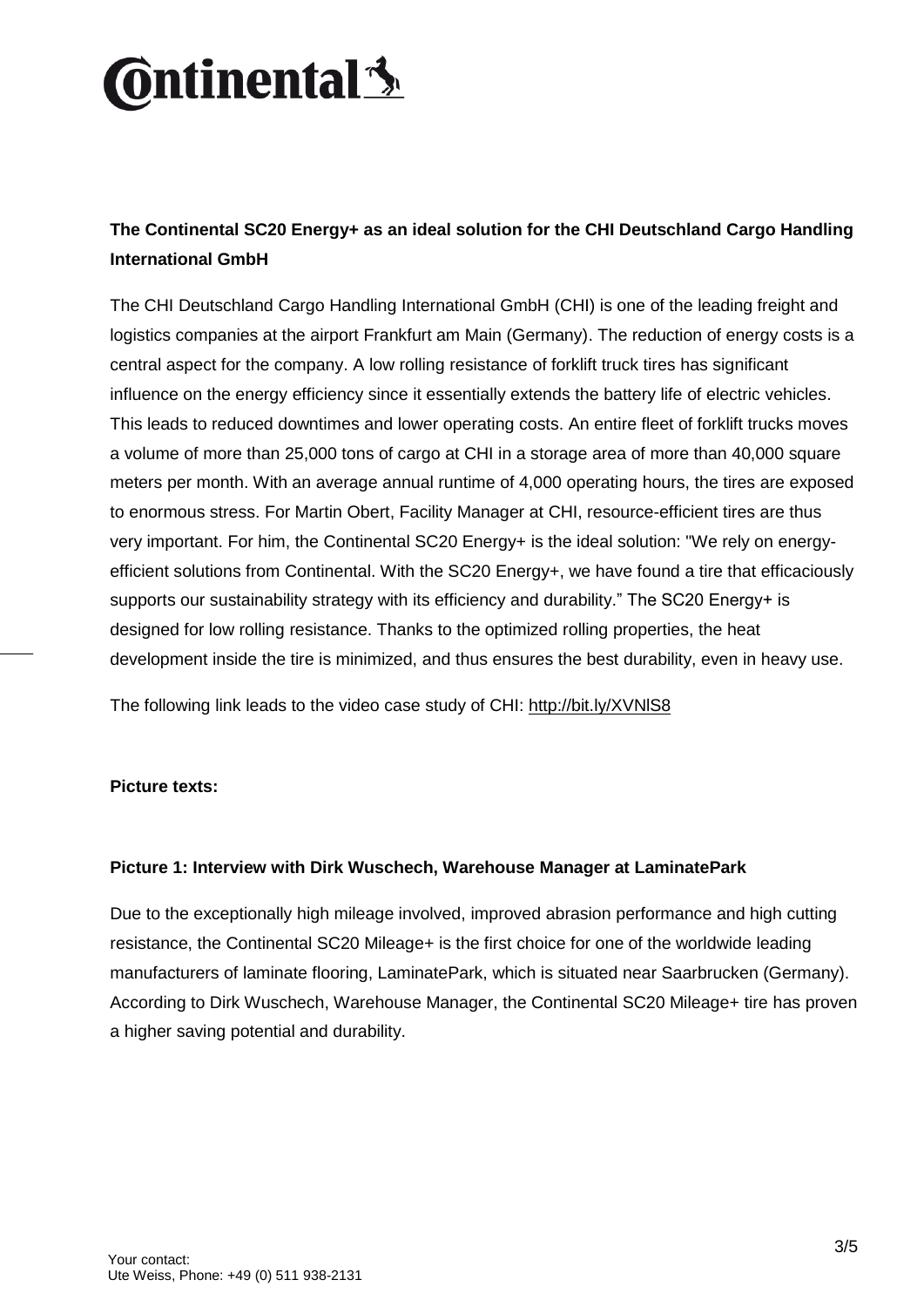

### **Picture 2: Interview with Martin Obert, Facility Manager at CHI Deutschland Cargo Handling International GmbH**

To reduce their energy costs, the CHI Deutschland Cargo Handling International GmbH, one of the leading freight and logistics companies at Frankfurt am Main Airport (Germany), uses resourceefficient tires for its vehicle fleets. For Martin Obert, Facility Manager at CHI, the Continental SC20 Energy+ with its efficiency and durability is the ideal solution for the company.

#### **Picture 3: Continental SC20 Energy+ and SC20 Mileage+**

The extremely solid Continental SC20 Mileage+ tire offers high mileage and cutting resistance. The tire is optimized for outdoor applications on abrasive grounds. The Continental SC20 Energy+ is designed for a low rolling resistance and is therefore particularly suitable for battery-driven vehicles operating indoors.

**More pictures available upon request.**